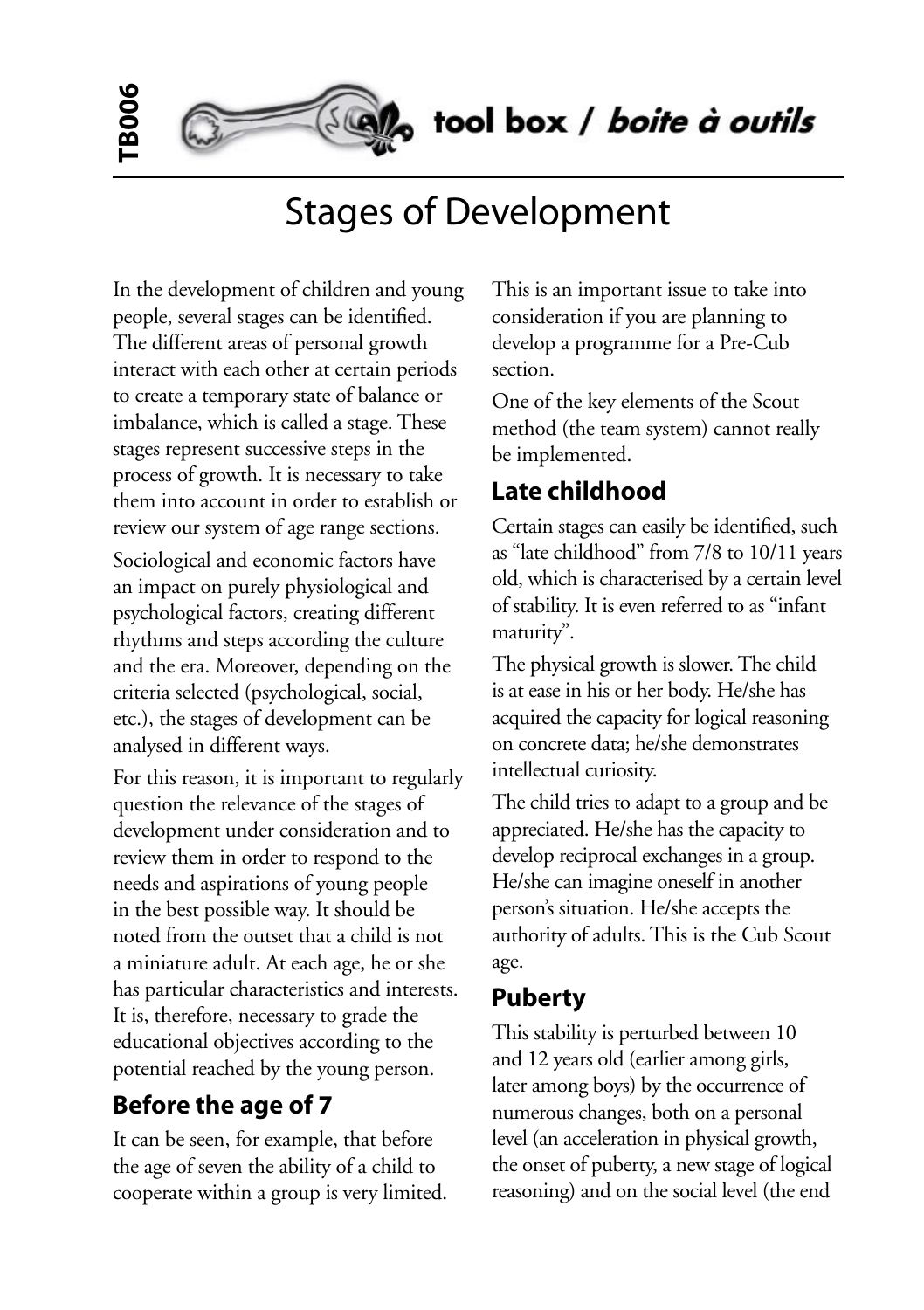of primary school and the beginning of secondary school in many countries).

This is what some psychologists call the crisis of early adolescence, which is shown by the rejection of childhood rules, the challenging of adult authority, the attraction towards smaller social groupings, etc.

This is a period of opposition and rejection of previous identifications. Childhood rules and regulations are called into question. However the ability to create new rules through mutual consent appears. That announces the development of moral autonomy and the acceptance of moral principles as a way of sharing rights and responsibilities within a group

#### **Adolescence**

Between 13 and 15 years old, a new stage is reached with the acquisition of sexual maturity, the establishment of gender identity and the development of abstract logical reasoning.

However, the restructuring phase which started at the age of 11 or 12 continues, i.e. it is only towards 16 or 17 that a new balance is progressively attained.

Between 11 and 16, a fairly unstable stage is experienced, during which development rhythms vary widely depending on sex (maturity is reached more quickly by girls) and under the influence of social and cultural factors. This explains the wide range of age section systems used by associations.

 Nevertheless, a distinction is usually made between early adolescence, from 10/11 to 14/15, and late adolescence, from 14/15 to 17/18.

After that, youth begins, with its major challenge of taking on adult roles and becoming fully integrated into society.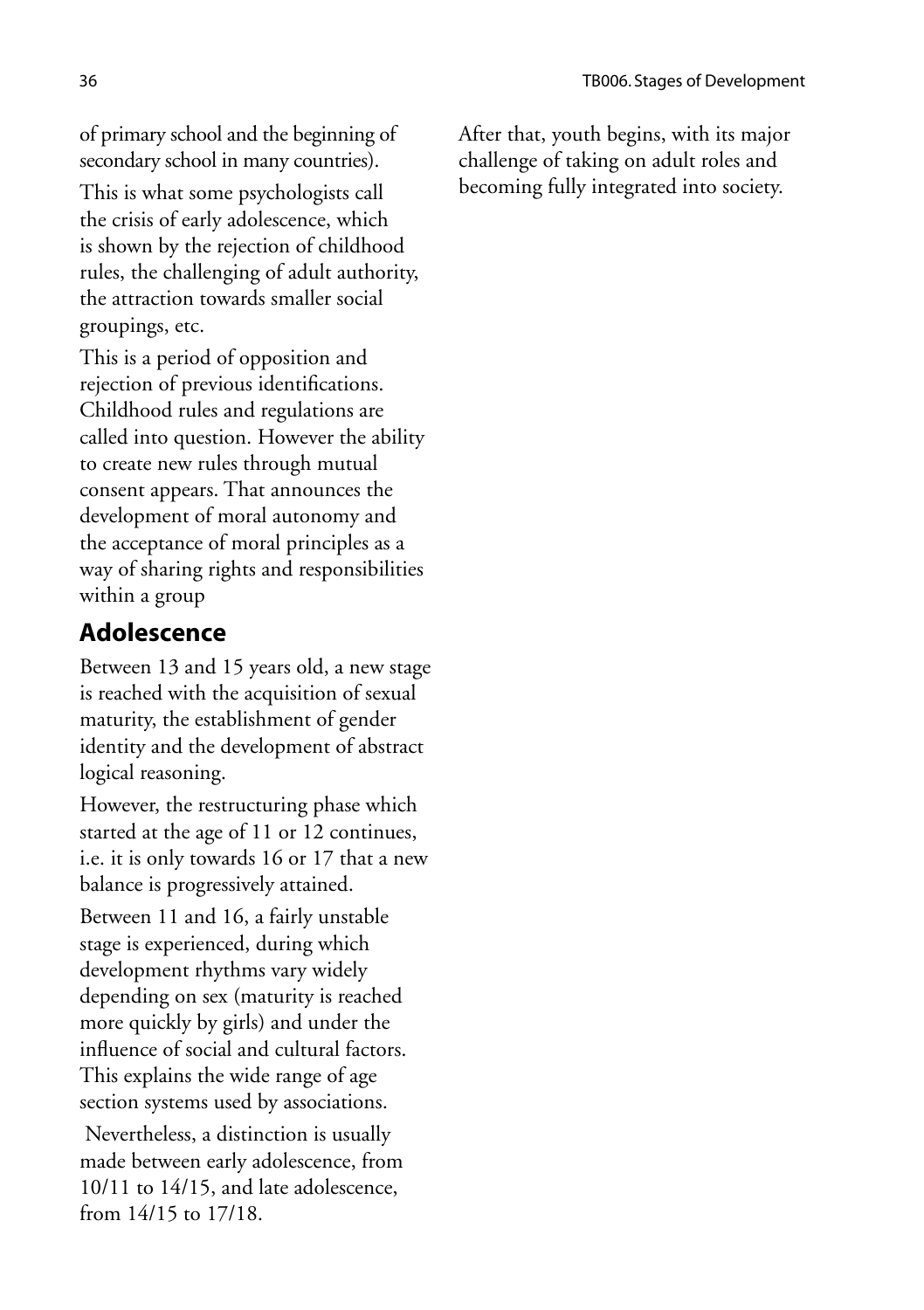# **First and second childhood**

| <b>Ages</b>  | <b>Physical</b>                                                                                         | <b>Intellectual</b>                                                                                                                                                                       | <b>Affective</b>                                                                                                                                                                                                                           |
|--------------|---------------------------------------------------------------------------------------------------------|-------------------------------------------------------------------------------------------------------------------------------------------------------------------------------------------|--------------------------------------------------------------------------------------------------------------------------------------------------------------------------------------------------------------------------------------------|
| <b>Birth</b> | Weight: 3-4 kg. Height:<br>50 cm.<br>Progressive<br>development of<br>posture, grasping and<br>walking. | Sensory-motor<br>stage: from reflexes,<br>constitution<br>of patterns of<br>actions combining<br>perceptions and<br>movements to reach<br>an aim.                                         | Elementary<br>emotional<br>reactions: states<br>of satisfaction and<br>dissatisfaction.<br>Pleasure associated<br>with sucking (oral<br>stage). Desired<br>object: mother's<br>breast.<br>3 months: smiling<br>response to human<br>faces. |
| 6-9 months   | Standing upright.                                                                                       | Action games.                                                                                                                                                                             | Recognition of the<br>mother.                                                                                                                                                                                                              |
| 10-12 months | First steps                                                                                             |                                                                                                                                                                                           |                                                                                                                                                                                                                                            |
| 2 years      | Cleanliness (sphincter<br>control).                                                                     | Mental representation<br>of action patterns.<br>Appearance of<br>symbolic games.<br>Acquisition of notions<br>of objects, space,<br>time and the relation<br>between cause and<br>effect. | Anal stage:<br>affective value<br>attached to<br>sphincter control.                                                                                                                                                                        |
| 3 years      | Growth slows down.                                                                                      |                                                                                                                                                                                           | Genital stage:<br>interest in genitals;<br>masturbation;<br>curiosity about<br>differences<br>between the sexes.                                                                                                                           |
| 4 years      |                                                                                                         |                                                                                                                                                                                           | Affective<br>identification with<br>parents based on<br>confidence and<br>admiration.                                                                                                                                                      |
| 5-7 years    | Precision in<br>movements and<br>balance acquired.                                                      | Intuitive thought<br>(affirmation without<br>demonstration).                                                                                                                              | "Latency period":<br>sexual energy<br>oriented towards<br>other goals.                                                                                                                                                                     |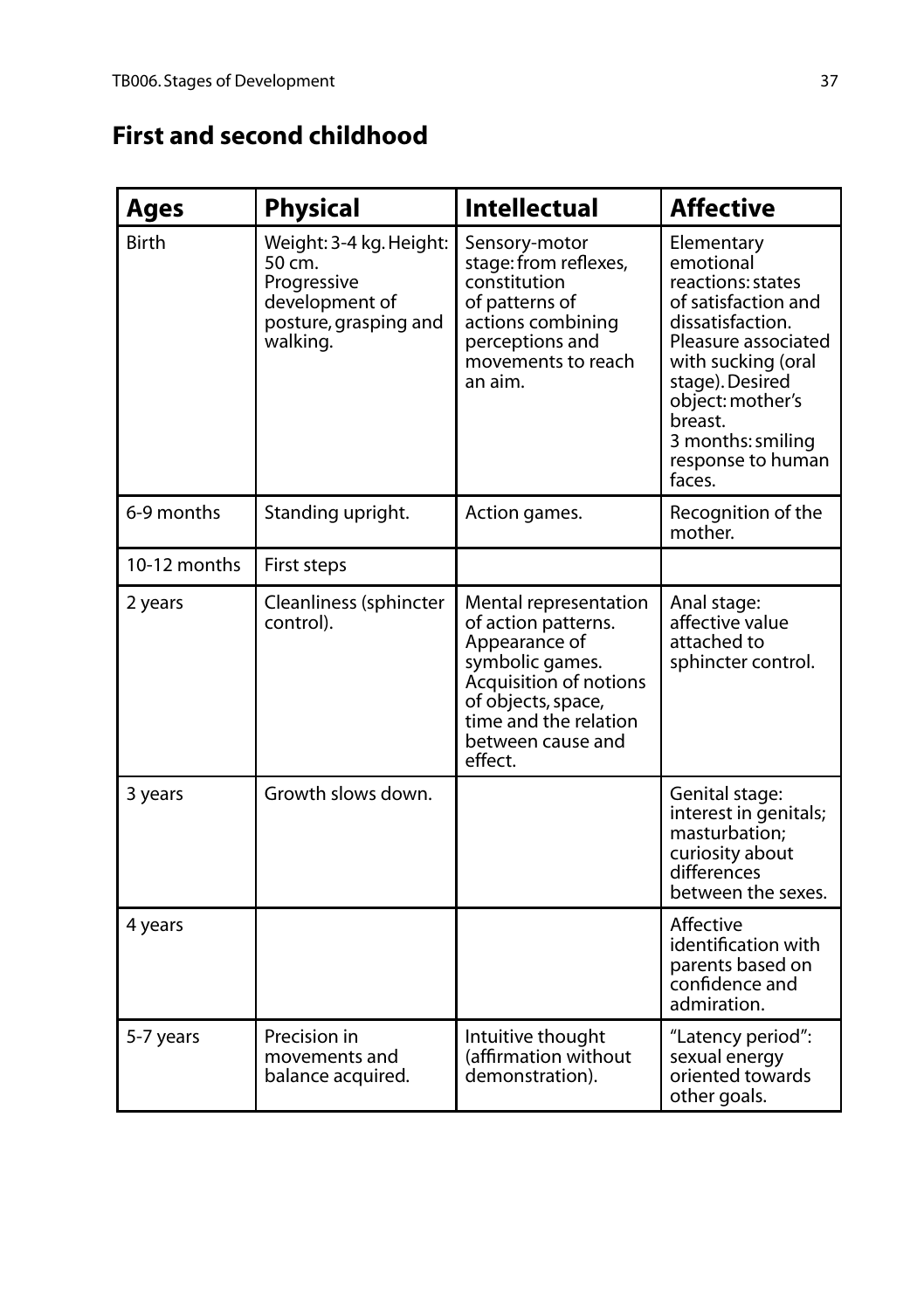| <b>Ages</b>  | <b>Social</b>                                                                                                                                                                                                              | <b>Spiritual</b>                                                                                                                               | <b>Character</b>                                                                                   |
|--------------|----------------------------------------------------------------------------------------------------------------------------------------------------------------------------------------------------------------------------|------------------------------------------------------------------------------------------------------------------------------------------------|----------------------------------------------------------------------------------------------------|
| <b>Birth</b> | No differentiation<br>between self and<br>others. Immediate<br>imitation.                                                                                                                                                  |                                                                                                                                                | No awareness of<br>self.                                                                           |
| 6-9 months   | Anguish and fear of<br>strangers.                                                                                                                                                                                          |                                                                                                                                                |                                                                                                    |
| 10-12 months | Delayed imitation.                                                                                                                                                                                                         |                                                                                                                                                |                                                                                                    |
| 2 years      | Appearance of<br>symbolic function<br>(ability to represent<br>absent objects).<br>First words (20 words<br>at age $2$ ).                                                                                                  |                                                                                                                                                | Appearance<br>of "no", sign of<br>construction of<br>personal identity.                            |
| 3 years      | Egocentric<br>speech; collective<br>monologues; interest<br>in one's appearance;<br>shyness.                                                                                                                               | Acceptance of<br>regulations and ideals<br>promoted by one's<br>parents; confusion<br>between the paternal<br>image and the<br>concept of God. | Identification<br>with parent of the<br>same sex. (Oedipus<br>complex). Creation<br>of "Superego". |
| 4 years      |                                                                                                                                                                                                                            | Anthropomorphic,<br>magical and<br>egocentric religiosity.                                                                                     |                                                                                                    |
| 5-7 years    | Development of<br>speech (2,500 words).<br>Rules considered<br>intangible and<br>determined by adults.<br>"Moral realism":<br>mistakes judged<br>by damage caused;<br>intentions ignored.<br>Acceptance of moral<br>norms. | Notion of good and<br>evil, right and wrong<br>linked to religion.                                                                             |                                                                                                    |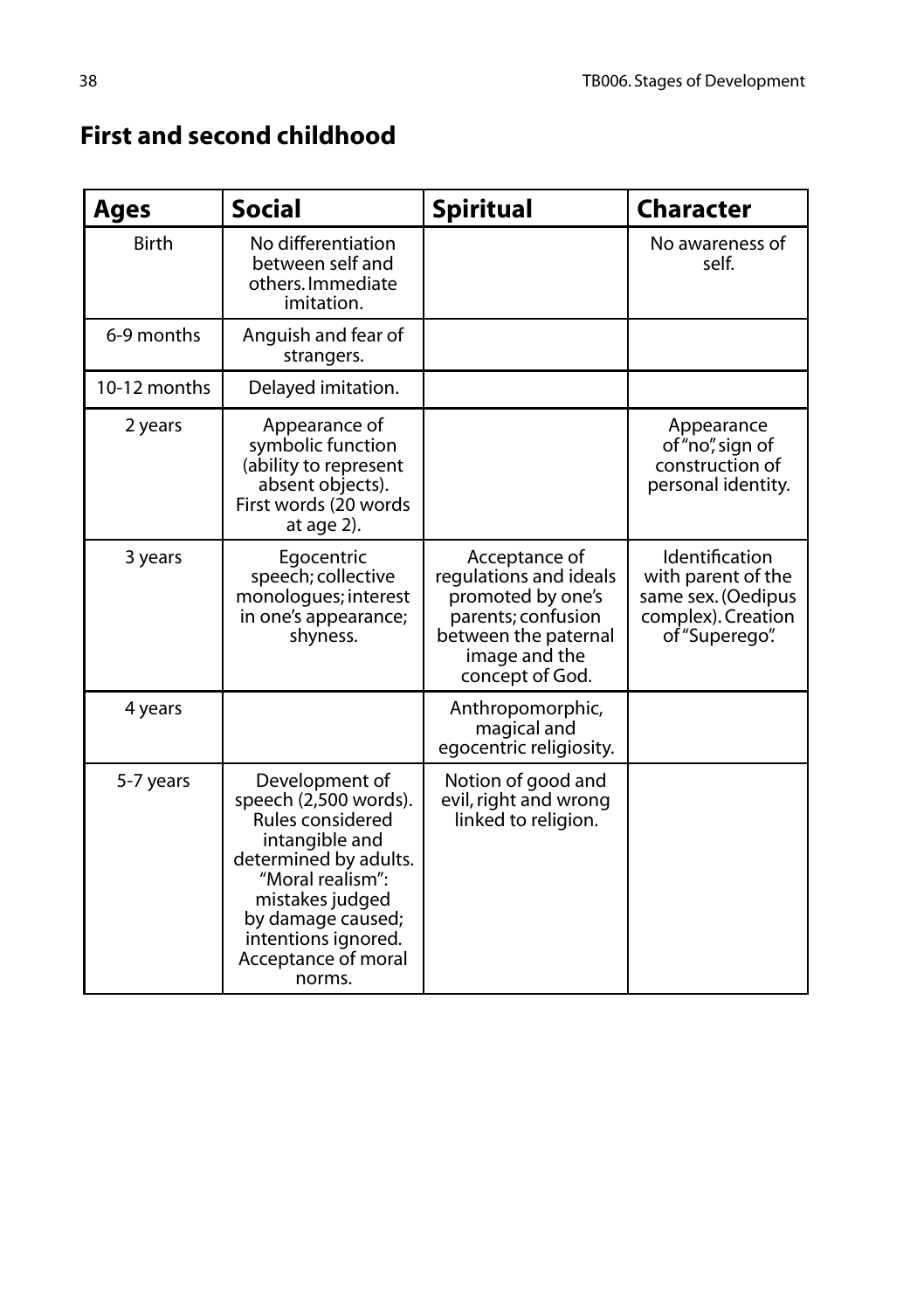# **Late childhood, adolescence and youth**

| <b>Ages</b>                                         | <b>Physical</b>                                                                                                                                                                          | <b>Intellectual</b>                                                                                                                                                                     | <b>Affective</b>                                                                                                                                                                                                                 |
|-----------------------------------------------------|------------------------------------------------------------------------------------------------------------------------------------------------------------------------------------------|-----------------------------------------------------------------------------------------------------------------------------------------------------------------------------------------|----------------------------------------------------------------------------------------------------------------------------------------------------------------------------------------------------------------------------------|
| 7-10 years                                          | Slower growth. At<br>ease with one's body.                                                                                                                                               | Intellectual curiosity.<br>Development of the<br>capacity for logical<br>reasoning on concrete<br>data.<br>Notion of<br>conservation, ability<br>to classify, make series<br>and count. | Latency period:<br>emotional<br>balance. Affective<br>attachment which<br>goes beyond the<br>family circle.                                                                                                                      |
| $10-11$ years<br>(girls)<br>$11-12$ years<br>(boys) | Onset of puberty;<br>acceleration in<br>growth (firstly<br>height, then<br>weight); clumsiness.<br>Appearance of<br>secondary sexual<br>characteristics. Ill at<br>ease with one's body. | Stage of concrete<br>logical operations.<br>Development of the<br>capacity for logical<br>reasoning on abstract<br>data.                                                                | Awakening of<br>sexual impulses<br>with the onset<br>of biological<br>puberty. Strong,<br>but confusing<br>emotions.<br>Need for friendship.<br>Need to assert<br>oneself as an<br>individual.<br>Identification with<br>heroes. |
| 13-15 years                                         | Sexual maturity.                                                                                                                                                                         | Stage of formal logical<br>operations reached<br>(reasoning through<br>hypotheses and<br>deductions).                                                                                   | Awakening of the<br>Oedipus complex;<br>development of<br>sexual identity.<br>Adolescent crisis,<br>idealism and<br>depression.<br>Age of friendship.<br>Attraction towards<br>the opposite sex<br>(earlier among<br>girls).     |
| 15-16 years                                         |                                                                                                                                                                                          |                                                                                                                                                                                         | Solidarity with<br>peers.<br>Worries, intense<br>excitement.<br>Need for security,<br>success and<br>accomplishment.                                                                                                             |